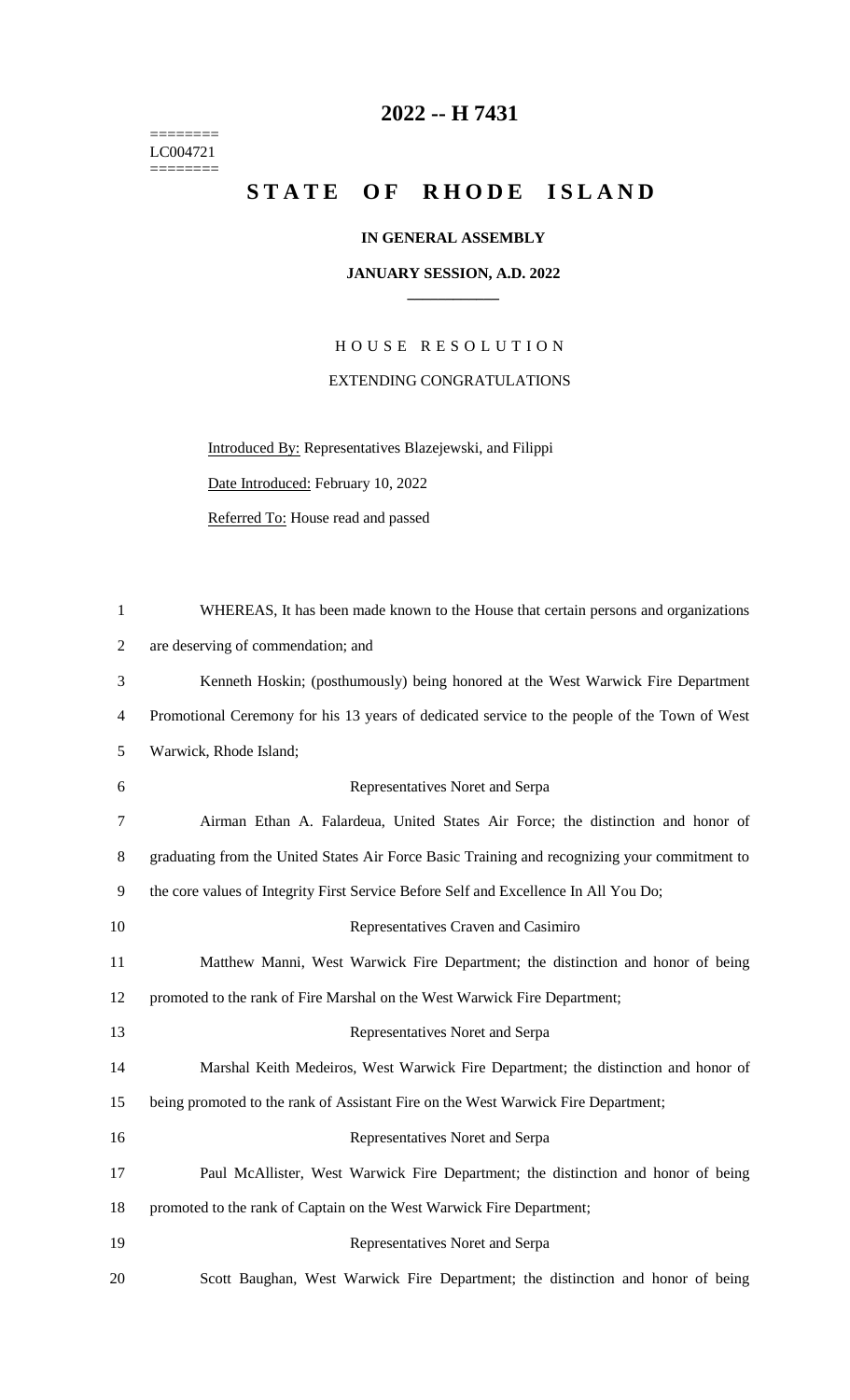| $\mathbf{1}$   | promoted to the rank of Captain on the West Warwick Fire Department;                |
|----------------|-------------------------------------------------------------------------------------|
| $\overline{2}$ | Representatives Noret and Serpa                                                     |
| 3              | Rocco Pastore, West Warwick Fire Department; the distinction and honor of being     |
| 4              | promoted to the rank of Lieutenant on the West Warwick Fire Department;             |
| 5              | Representatives Noret and Serpa                                                     |
| 6              | Ryan Simko, West Warwick Fire Department; the distinction and honor of being        |
| 7              | promoted to the rank of Lieutenant on the West Warwick Fire Department;             |
| 8              | Representatives Noret and Serpa                                                     |
| 9              | Richard Hart, West Warwick Fire Department; the distinction and honor of being      |
| 10             | promoted to the rank of Lieutenant on the West Warwick Fire Department;             |
| 11             | Representatives Noret and Serpa                                                     |
| 12             | Benjamin Marsland, West Warwick Fire Department; the distinction and honor of being |
| 13             | promoted to the rank of Lieutenant on the West Warwick Fire Department;             |
| 14             | Representatives Noret and Serpa                                                     |
| 15             | David Lemoi, West Warwick Fire Department; the distinction and honor of being       |
| 16             | promoted to the rank of Lieutenant on the West Warwick Fire Department;             |
| 17             | Representatives Noret and Serpa                                                     |
| 18             | Brian Boisclair, West Warwick Fire Department; the distinction and honor of being   |
| 19             | promoted to the rank of Private on the West Warwick Fire Department;                |
| 20             | Representatives Noret and Serpa                                                     |
| 21             | Michael Pecchia, West Warwick Fire Department; the distinction and honor of being   |
| 22             | promoted to the rank of Private on the West Warwick Fire Department;                |
| 23             | Representatives Noret and Serpa                                                     |
| 24             | Joseph Fausey, West Warwick Fire Department; the distinction and honor of being     |
| 25             | promoted to the rank of Private on the West Warwick Fire Department;                |
| 26             | Representatives Noret and Serpa                                                     |
| 27             | Ronald Xavier, West Warwick Fire Department; the distinction and honor of being     |
| 28             | promoted to the rank of Private on the West Warwick Fire Department;                |
| 29             | Representatives Noret and Serpa                                                     |
| 30             | Coleman Clark, West Warwick Fire Department; the distinction and honor of being     |
| 31             | promoted to the rank of Private on the West Warwick Fire Department;                |
| 32             | Representatives Noret and Serpa                                                     |
| 33             | Shane Newton, West Warwick Fire Department; the distinction and honor of being      |
| 34             | promoted to the rank of Private on the West Warwick Fire Department;                |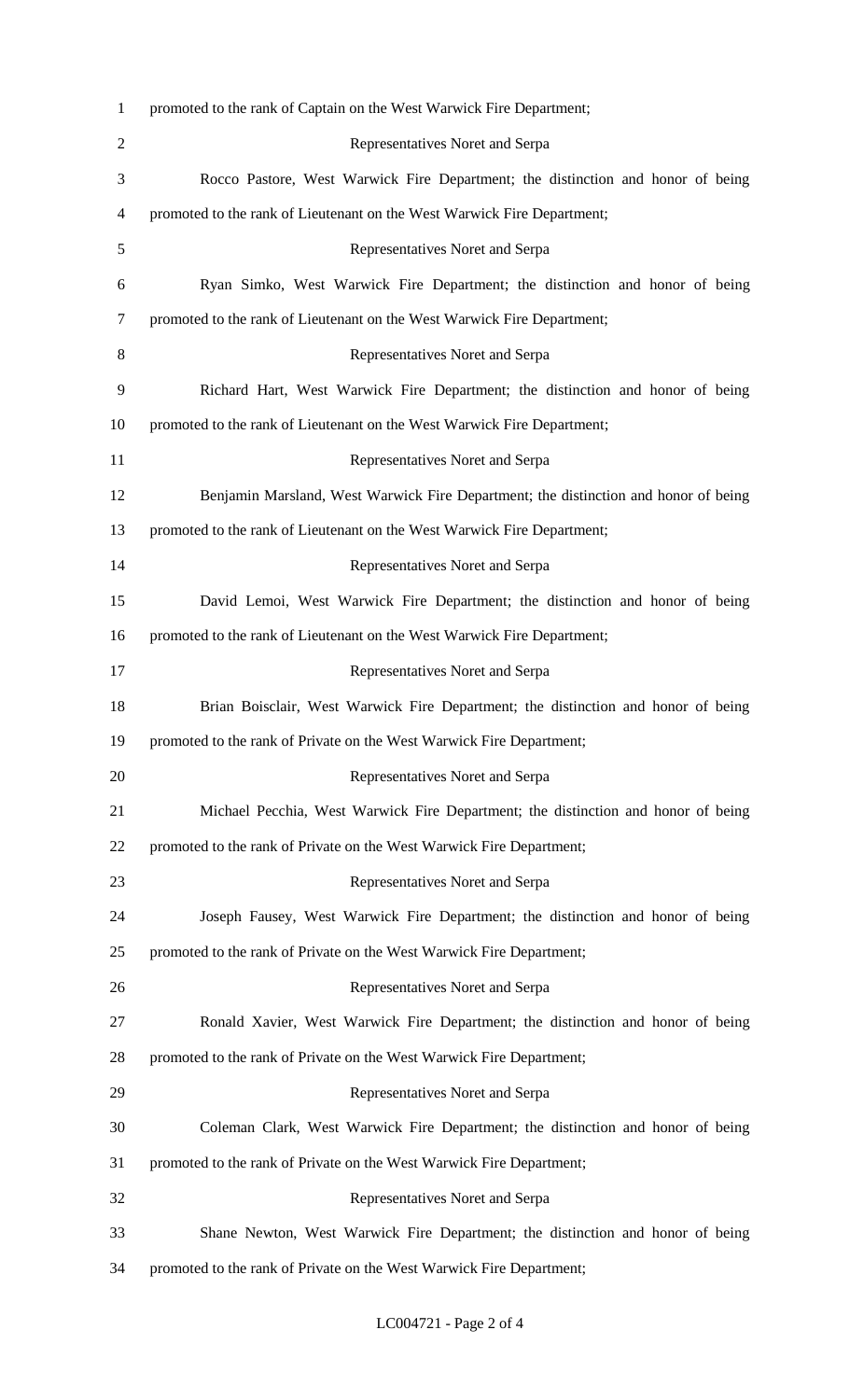| $\mathbf{1}$   | Representatives Noret and Serpa                                                                   |
|----------------|---------------------------------------------------------------------------------------------------|
| $\overline{c}$ | Cole Walter, West Warwick Fire Department; the distinction and honor of being                     |
| 3              | promoted to the rank of Private on the West Warwick Fire Department;                              |
| 4              | Representatives Noret and Serpa                                                                   |
| 5              | Nicholas Fascio, West Warwick Fire Department; the distinction and honor of being                 |
| 6              | promoted to the rank of Private on the West Warwick Fire Department;                              |
| $\tau$         | Representatives Noret and Serpa                                                                   |
| 8              | Matthew Marzella, West Warwick Fire Department; the distinction and honor of being                |
| 9              | promoted to the rank of Private on the West Warwick Fire Department;                              |
| 10             | Representatives Noret and Serpa                                                                   |
| 11             | Nicholas Melucci, West Warwick Fire Department; the distinction and honor of being                |
| 12             | promoted to the rank of Private on the West Warwick Fire Department;                              |
| 13             | Representatives Noret and Serpa                                                                   |
| 14             | Stephen Lombardi, West Warwick Fire Department; the distinction and honor of being                |
| 15             | promoted to the rank of Private on the West Warwick Fire Department;                              |
| 16             | Representatives Noret and Serpa                                                                   |
| 17             | David Studley, West Warwick Fire Department; your retirement after 31 years of faithful           |
| 18             | service and providing the highest level of emergency medical care and property protection for the |
| 19             | people of the town of West Warwick, Rhode Island;                                                 |
| 20             | Representatives Noret and Serpa                                                                   |
| 21             | Louis Traficante, Jr., West Warwick Fire Department; your retirement after 34 years of            |
| 22             | faithful service and providing the highest level of emergency medical care and property           |
| 23             | protection for the people of the town of West Warwick, Rhode Island;                              |
| 24             | Representatives Noret and Serpa                                                                   |
| 25             | John Botello, Jr., West Warwick Fire Department; your retirement after 30 years of                |
| 26             | faithful service and providing the highest level of emergency medical care and property           |
| 27             | protection for the people of the town of West Warwick, Rhode Island;                              |
| 28             | Representatives Noret and Serpa                                                                   |
| 29             | Christopher Seelenbrandt, West Warwick Fire Department; your retirement after 26 years            |
| 30             | of faithful service and providing the highest level of emergency medical care and property        |
| 31             | protection for the people of the town of West Warwick, Rhode Island;                              |
| 32             | Representatives Noret and Serpa                                                                   |
| 33             | Clarke Albert, West Warwick Fire Department; your retirement after 13 years of faithful           |
| 34             | service and providing the highest level of emergency medical care and property protection for the |